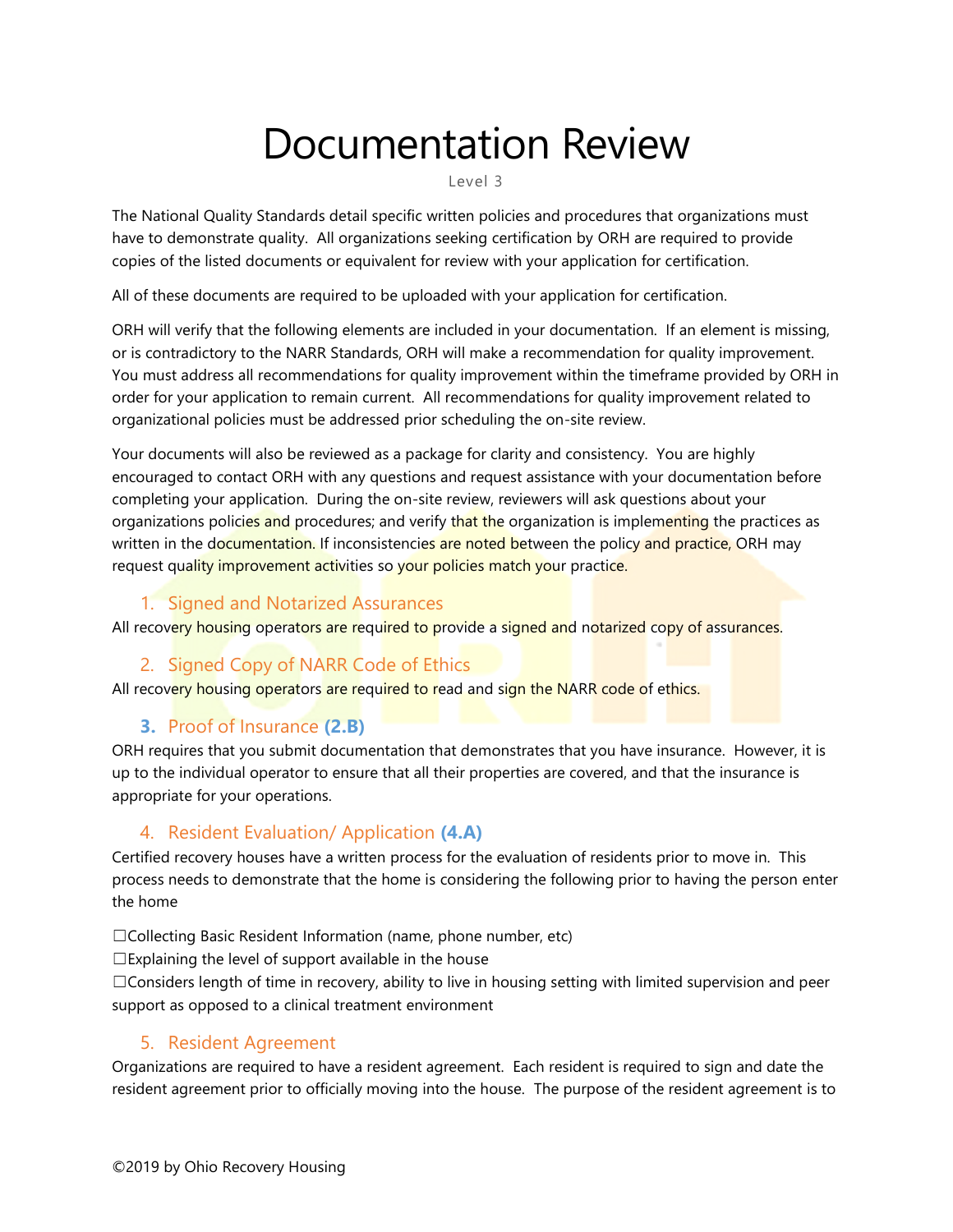ensure that residents understand their obligations, financial and otherwise, as well as understand what services and supports the recovery house will be providing to the resident. The resident agreement must contain the following elements.

☐Be signed and dated by the resident **(3.A)**

☐Information on any deposits or advance payments (if required) **(3.A)**

☐Contain information on the amount of any weekly or monthly fees **(3.A)**

 $\Box$ Clearly states the amount of fees

OR

□Clearly state how any sliding fee scale will be implemented

OR

 $\square$ Provide details on any arrangements for subsidies or scholarships, and how long a resident is able to receive a subsidy or scholarship

☐ Contain information on when fees are due **(3.A)**

 $\Box$ Clearly states the when fees are due

OR

☐Clearly states that residents will not be paying fees and for how long they will be permitted to not pay fees

□Information about any other fees that the resident is expected to pay (examples include utility fees or activities fees) **(3.A)**

☐Contain information on refunds **(3.c)**

□Operator does not charge resident fees

OR

□Agreement clearly states that refunds will not be offered

OR

□Operator describes under what circumstances resident may get a refund and how the resident is to request a refund

☐Information on how the operator may end the resident agreement **(5.B)**

☐Information on how the resident may end the resident agreement **(5.B)**

 $\Box$ Information about what will happen to any resident property that is left in the home after the resident has vacated **(5.B)**

☐Reference to other required resident policies and procedures (recovery goals, relapse policies, drug testing policies, etc.) **(5.B)**

☐The resident agreement **does not** contain statements that request a resident waive housing, landlord tenant or other rights. **(7.D)**

☐The resident agreement **does not** contain statements that residents must leave the recovery home after a specified amount of time or that length of residency is determined arbitrarily or by a third-party payer **(03.D) (07.D)**

☐The resident agreement **does not** contain statements that require residents to receive services from a specific organization in order to maintain housing **(03.D)**

 $\Box$ The resident agreement is clearly written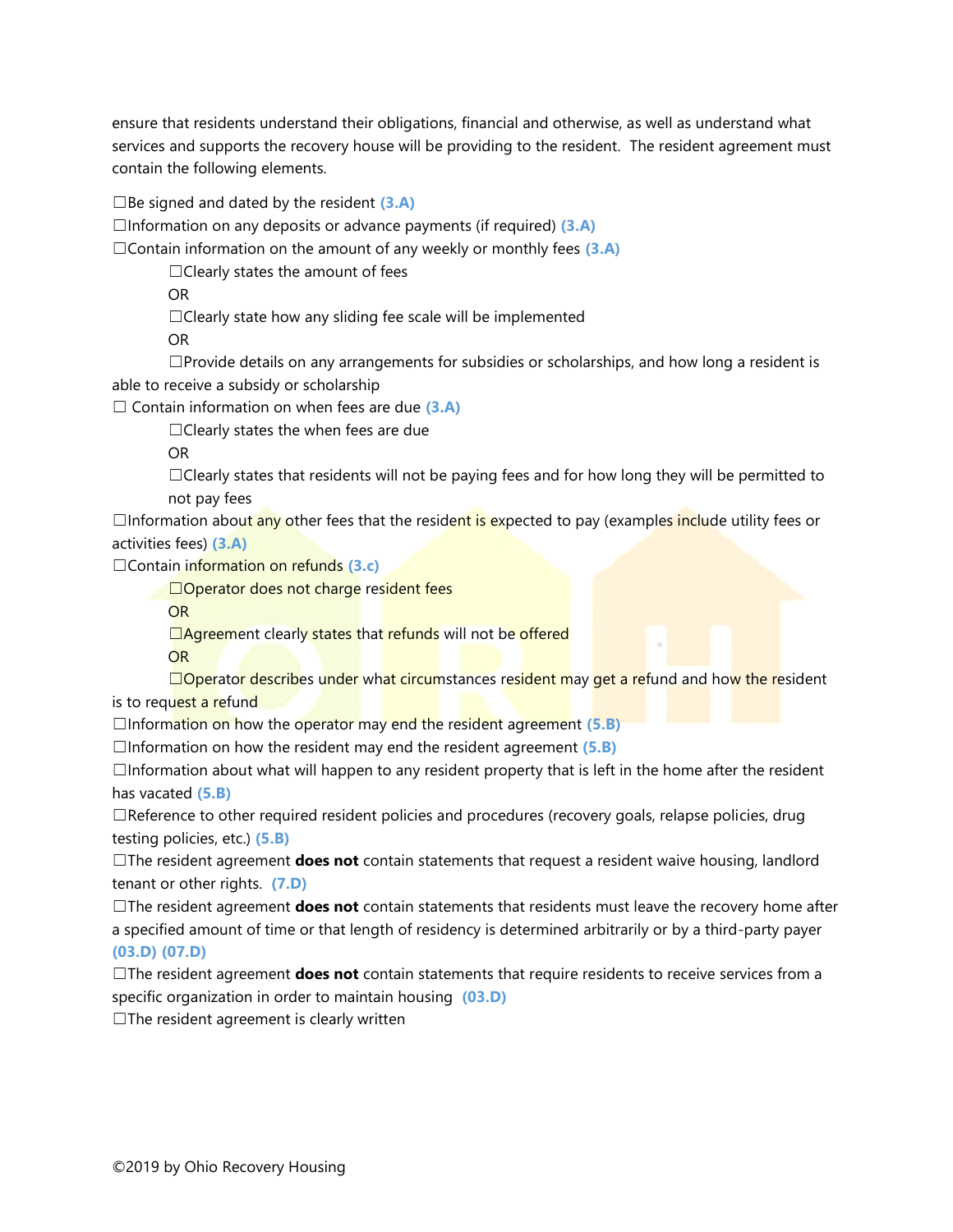## 6. Statement of Resident Rights **(5.B)**

A copy of the resident rights is required to be given to each resident when they move into the house and the resident must sign and date that they have received it. A copy must also be kept in a common area of each house.

☐Must be signed by resident

#### 7. Grievance Policy **(7.B)**

It is best practice that operators allow residents to handle minor concerns and complaints within the house. However, there must be an opportunity for a resident to file a formal written grievance or complaint. This policy must contain the following

 $\Box$ Instructions on how a resident may submit a written grievance

☐Names and contact information for the organization's person responsible for handling grievances  $\Box$ A statement that at any time the resident may contact the owner/operator about the grievance

 $\Box$ A statement that a resident may ask for help in filing a grievance

 $\Box$ A statement that the resident may contact ORH with a grievance (may also include other oversight entities, such as the county board, funding agencies or your board of directors)

☐The ORH Recovery Housing phone number is included in the policy

 $\Box$ Information on any required timelines

□Contact information for outside entities is included

 $\Box$ Information on the steps that the organization will take to respond to the grievance

# 8. Medication policy **(16.d)**

You are required to have a medication policy. This policy must cover the following elements.

□Cover both prescription and non-prescription medication

 $\Box$ Requirement that medications be stored in a locked location

 $\Box$ How residents may access their medication

☐Requirement for medication logs and medication reviews to ensure medications are not diverted ☐Policy is clear that staff provide support to residents in managing their own medication, not that staff provide or dispense medication

 $\square$ Policy describes what happens if medication is misused or is missing

# **9.** Addressing Neighbor Concerns **(30)**

Organizations are required to have a written policy for addressing neighbor concerns. Each resident should be informed of this policy when they move into the house.

☐The name and contact information of someone that neighbors can contact if they have a concern  $\Box$ A description of how the recovery house informs neighbors of this person

 $\Box$ Any additional information about how the recovery house is a good neighbor as appropriate for the house

#### **10.**Emergency Policy **(16.e, 17.c)**

You are required to have an emergency procedures policy. This policy must contain the following elements

☐What residents should do in the case of an emergency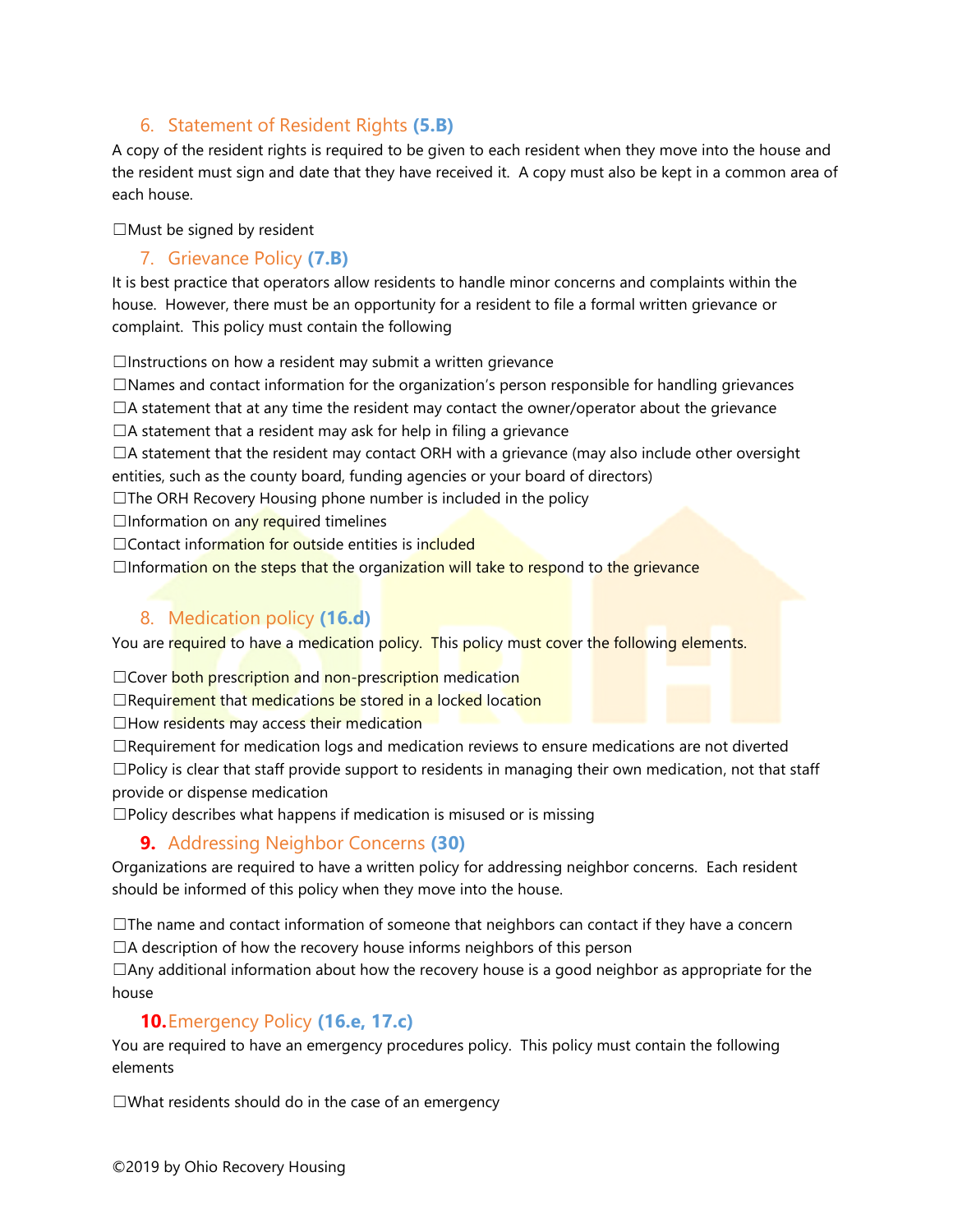$\square$ What residents should do in case they need to evacuate that house (fire, etc.) including where residents are to meet, how residents know to inform emergency personnel of anyone who may still be in the residence

☐Phone Numbers for who residents should contact in case of an emergency

☐Instructions for staff on how the staff should handle the emergency and who they should contact

#### 11. Communicable Disease Policy (**18.b)**

You are required to have a policy concerning communicable disease. This policy must contain the following elements

☐Residents are notified of what behaviors may increase the spread of infectious disease including risk of COVID-19

 $\Box$ Residents are encouraged to take precautions for the spread of infectious disease including hand washing, regular cleaning of the common areas of the home, practicing physical distancing of at least six feet, and not sharing personal items or eating utensils

 $\Box$ House provides supplies needed for precautions (such as soap, paper towels, gloves, cloth face masks, and cleaning supplies.

 $\boxtimes$  Visitors to the home must wash their hands, only visit in designated areas, wear a cloth face covering and maintain appropriate physical distancing.

#### 12. House rules or Code of Conduct **(16.a, 16.b, 18.a, 21.c, 31.a)**

Organizations are required to have a list of house rules for residents. A copy must be provided to the resident upon move in, and a copy must be kept in a common area of the house. Rules should include at minimum

 $\Box$ Prohibited use and possession of illicit drugs and alcohol

 $\Box$ List of other items that are prohibited in the home

□What language is inappropriate

 $\Box$ Parking rules for the neighborhood

 $\Box$ Rules concerning noise in the neighborhood

 $\Box$ If and where smoking is allowed on the property

 $\Box$ Other rules as determined appropriate by the house

House rules must also

 $\Box$ Be designed and enforced by staff for the purpose of building recovery, not only for ease and convenience of staff. **(21.C) (26.A)**

☐References to immediate termination of residency are only in response to actions or behaviors that present a serious threat to resident health and safety

#### 13. Paid Work Agreements **(2.G)**

A paid work agreement is where a resident either works for the organization or receives a discount on rent or other form of payment for performing work for the organization. Paid work agreements also apply if the resident performs work for an affiliated organization, or an organization owned or operated by the same owners, employees or family members. All recovery houses are required to have a policy that addresses paid work agreements. Recovery housing operators are also responsible for ensuring that any paid work agreements are in compliance with local, state and federal labor, tax and employment laws.

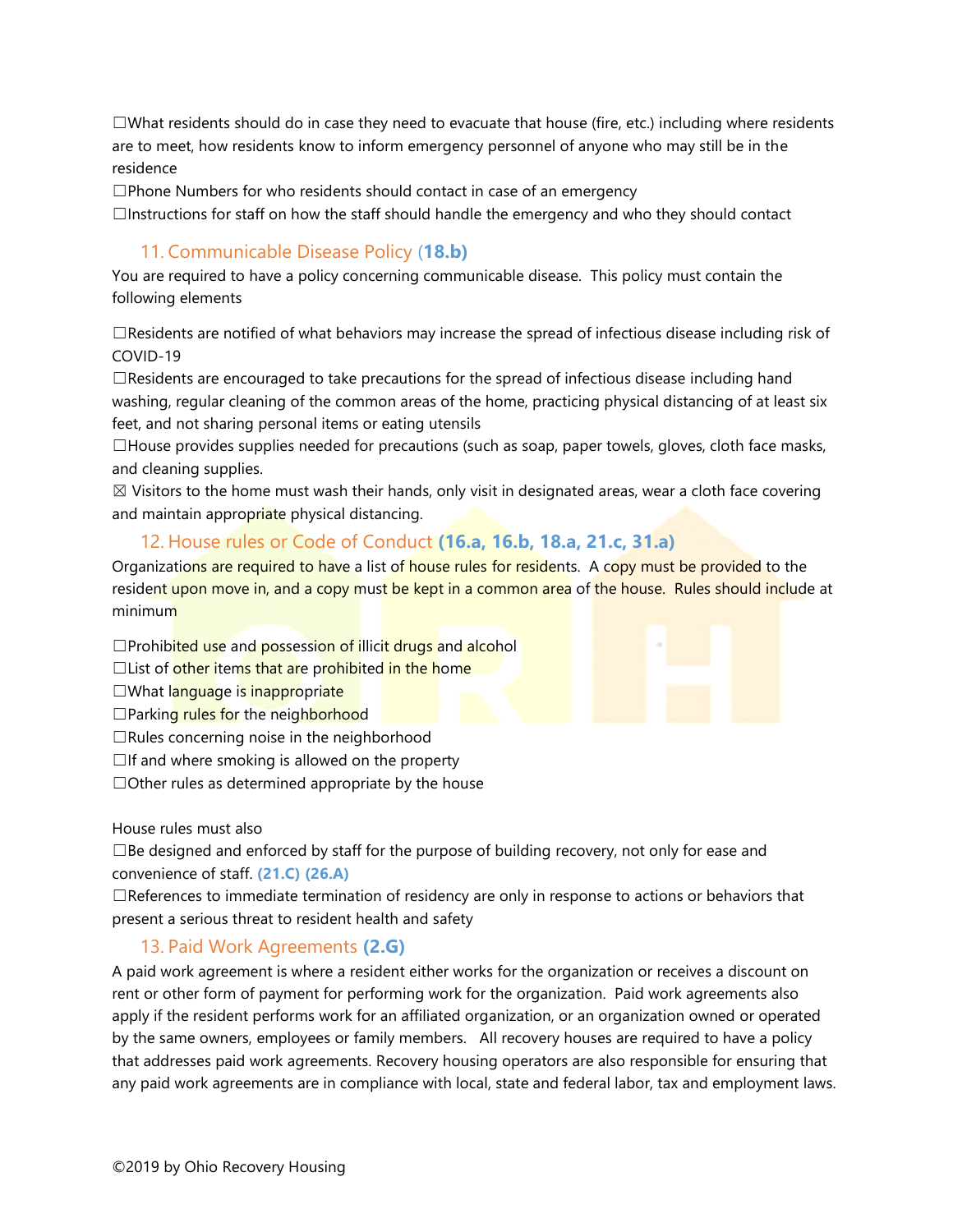$\Box$ Organization has indicated on their application that they do not hire residents to work for them OR

 $\Box$ A statement that the paid work agreement is entered into voluntarily

 $\Box$ A statement that the paid work will be paid at a fair market rate and in compliance with all employment laws

 $\Box$ A statement that the paid work will not interfere with the resident's recovery goals

 $\Box$ A statement that the paid work will not infer special benefits on the resident other than the fair payment

# 14. Drug Testing **(16.C)**

Recovery homes must have a process to ensure appropriate drug screening for residents. This screening may take place at an outside entity with an appropriate release of information with the recovery home.

☐Policy describes when drug tests are performed (regularly, random, etc.)

 $\Box$ The resident will be informed of how the drug tests are paid for and if there are any circumstances where the resident may be required to pay for the test

 $\Box$ The resident will be informed of consequences for results of a positive drug screen or if they refuse the drug screen

# 15. Confidentiality Policy **(6.C)**

You must have a policy that describes how the house will keep resident information private and confidential. This policy must contain

 $\Box$  How the operator and all staff will keep resident records secure

 $\Box$ How the operator and all staff are expected to handle information about residents

 $\Box$ How residents are expected to handle information they learn about residents

□Policies must apply in social media contexts

 $\Box$  How the house ensures only necessary staff have access to records

#### 16. Staff Code Of Conduct **(6.a, 10.a, 21.c, 26.b)**

All Level III organizations are required to have a code of conduct for staff that applies to all staff and volunteers at the organization. This code of conduct should contain, at minimum

 $\square$ Prohibition on behaviors or activities that are discriminatory

☐Prohibition on abuse or harassment of residents, other staff or volunteers

 $\square$ Expectations concerning appropriate boundaries between staff and residents (including but not limited to prohibited romantic relationships between staff and residents)

 $\Box$ Expectations around modeling recovery principals and holding residents in continuous positive regard  $\square$ Prohibition on involvement in resident personal financial affairs, such as lending or borrowing money, cosigning on accounts, etc.

 $\square$ Expectations regarding resident confidentiality and privacy (may reference confidentiality policy)  $\Box$ Information on how potential violations of the code of conduct can be reported by other staff or residents (may reference formal grievance policy)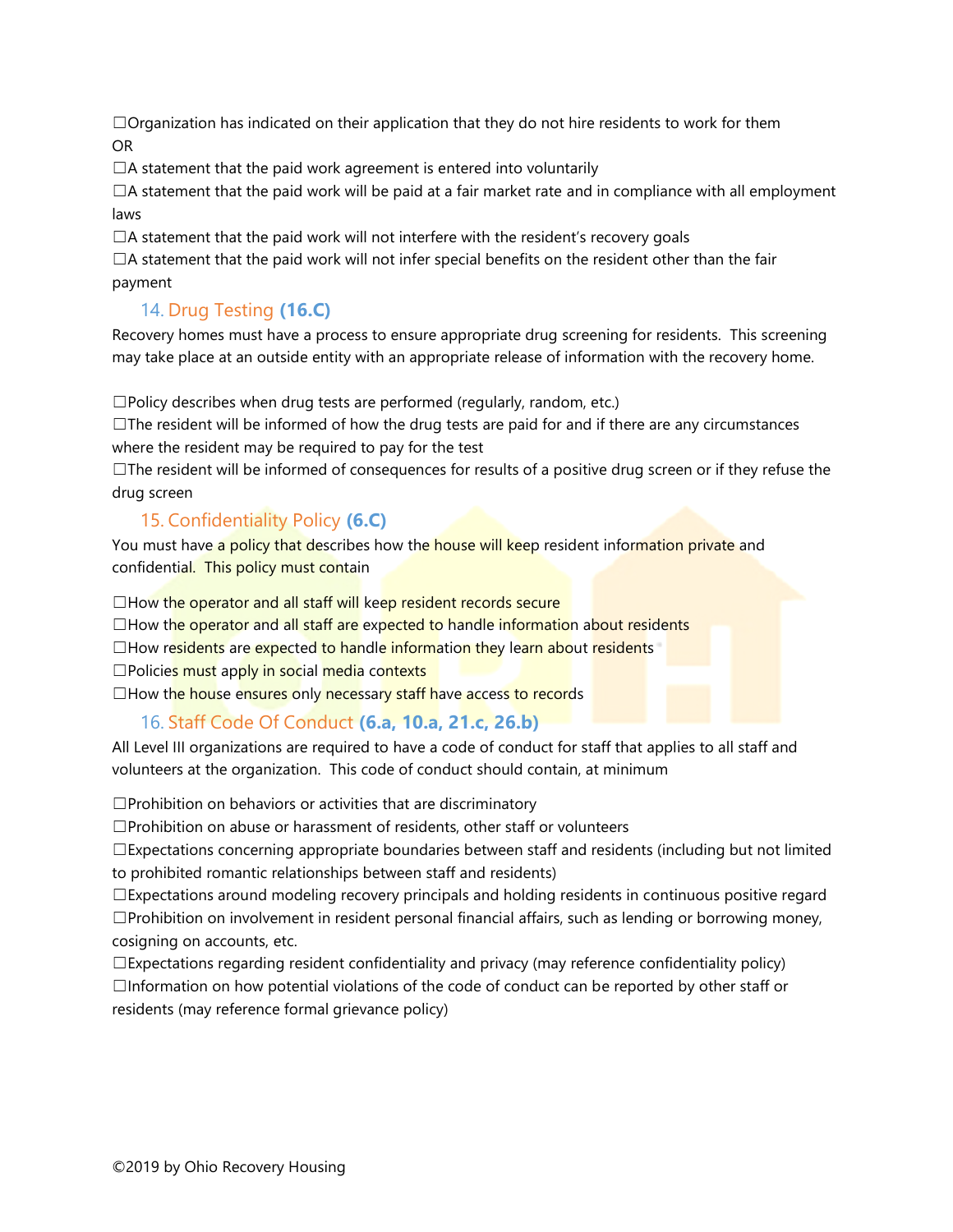## 17. Staff Emergency Plan

All Level III organizations should provide staff with instructions on what the staff members should do in the event of an emergency. Homes are also required to have a plan for residents, this plan needs to apply to staff. This plan should include

☐What staff members should do in the case of an emergency

 $\Box$ What staff members should do in case they need to evacuate that house (fire, etc.) including where to meet outside the building, how to ensure all residents are out of the home, and how to contact emergency services

 $\square$ Phone Numbers for who residents should contact in case of an emergency, including contacting directors or organization leadership

 $\Box$ The house's plan for ensuring that all safety equipment is in good working order and the house is free of safety hazards

#### 18. Staff Job Descriptions **(8.B) (12.C)**

All Level III organizations are required to have job descriptions for the staff working in the house. Job Descriptions must contain the following

☐Position Title **(12.B)** ☐Who the person reports to **(12.B)** ☐Job duties **(12.B) (12.C)** ☐Required education or training **(10.A) (12.A) (12.B) (12.C)** ☐Required credential requirements **(10.B) (12.A) (12.B) (12.C)**

#### 19. Example of weekly schedule of activities **(23.A) (24.A)**

All Level III organizations are required to have a weekly schedule of activities including: □Formal Recovery oriented events and activities □Formal life skill development activities and trainings ☐House meetings that happen at least weekly

# Other required policies

ORH requires written policies or procedures that address the following topics. These policies may be addressed in a variety of areas, but ORH must verify written references to the following somewhere in the documentation.

☐Written policy that states that staff may not become involved in personal financial affairs of residents including loaning money or borrowing money from residents **(2.H)** ☐Written form to collect Emergency contact information (can be included with application) **(19.B)**

# Elements Prohibited from policies

There are certain elements that are **not permitted** to be included in your organization's documentation, policies or procedures.

☐Requirements or suggestions that residents waive legal rights ☐Requirements or suggestions that residents make additional donations to the organization **(2.H)**